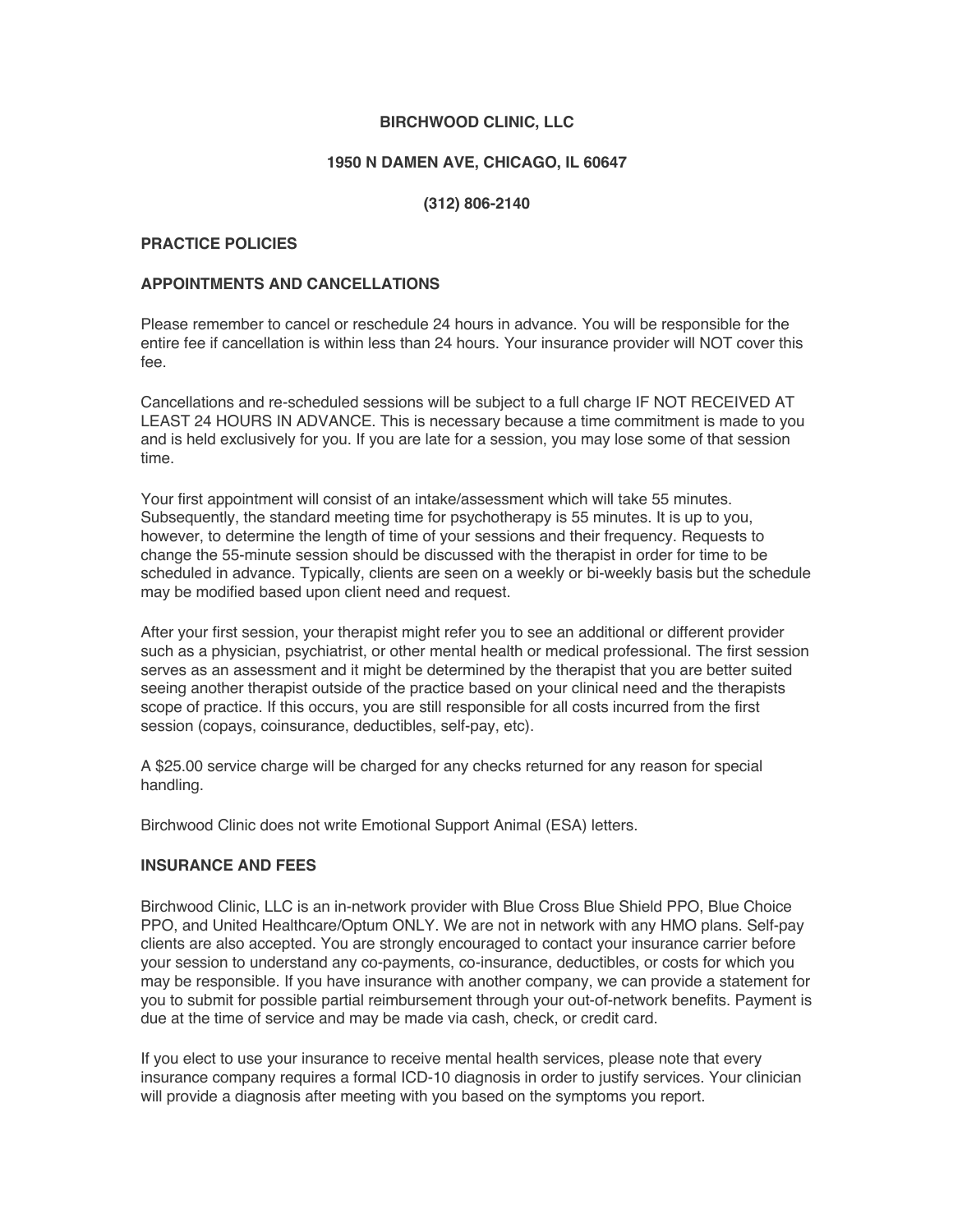Individual therapy:

Initial assessment/intake \$200

Psychotherapy session \$175

Couples Therapy:

Initial assessment/intake \$225

Psychotherapy session \$185

Cancel less than 24 hours: Full session rate

Initial phone consultation: Free

Phone contact over 15 minutes: \$50/30 minutes

#### **Please be aware that invoices or statements not paid by the end of the month will be automatically charged on the 30th of each month.**

#### **TELEPHONE ACCESSIBILITY**

If you need to contact us between sessions, please leave a message on our voice mail. We are often not immediately available; however, we will attempt to return your call within 24 hours except for weekends and holidays. Please note that face-to-face sessions are highly preferable to phone sessions. However, in the event that you are unavailable to come to the office, sick, or need additional support, phone sessions are available at \$50 per 30 minutes. If a true emergency situation arises, please call 911 or any local emergency room.

## **SOCIAL MEDIA AND TELECOMMUNICATION**

Due to the importance of your confidentiality and to minimize dual relationships, we do not accept friend or contact requests from current or former clients on any social networking site (Facebook, LinkedIn, etc). We believe that adding clients as friends or contacts on these sites can compromise your confidentiality and our respective privacy. It may also blur the boundaries of our therapeutic relationship. If you have questions about this, please bring them up when we meet and we can talk more about it.

#### **ELECTRONIC COMMUNICATION**

We cannot ensure the confidentiality of any form of communication through electronic media. If you prefer to communicate via email for issues regarding scheduling or cancellations, we will do so. While we may try to return messages in a timely manner, we cannot guarantee immediate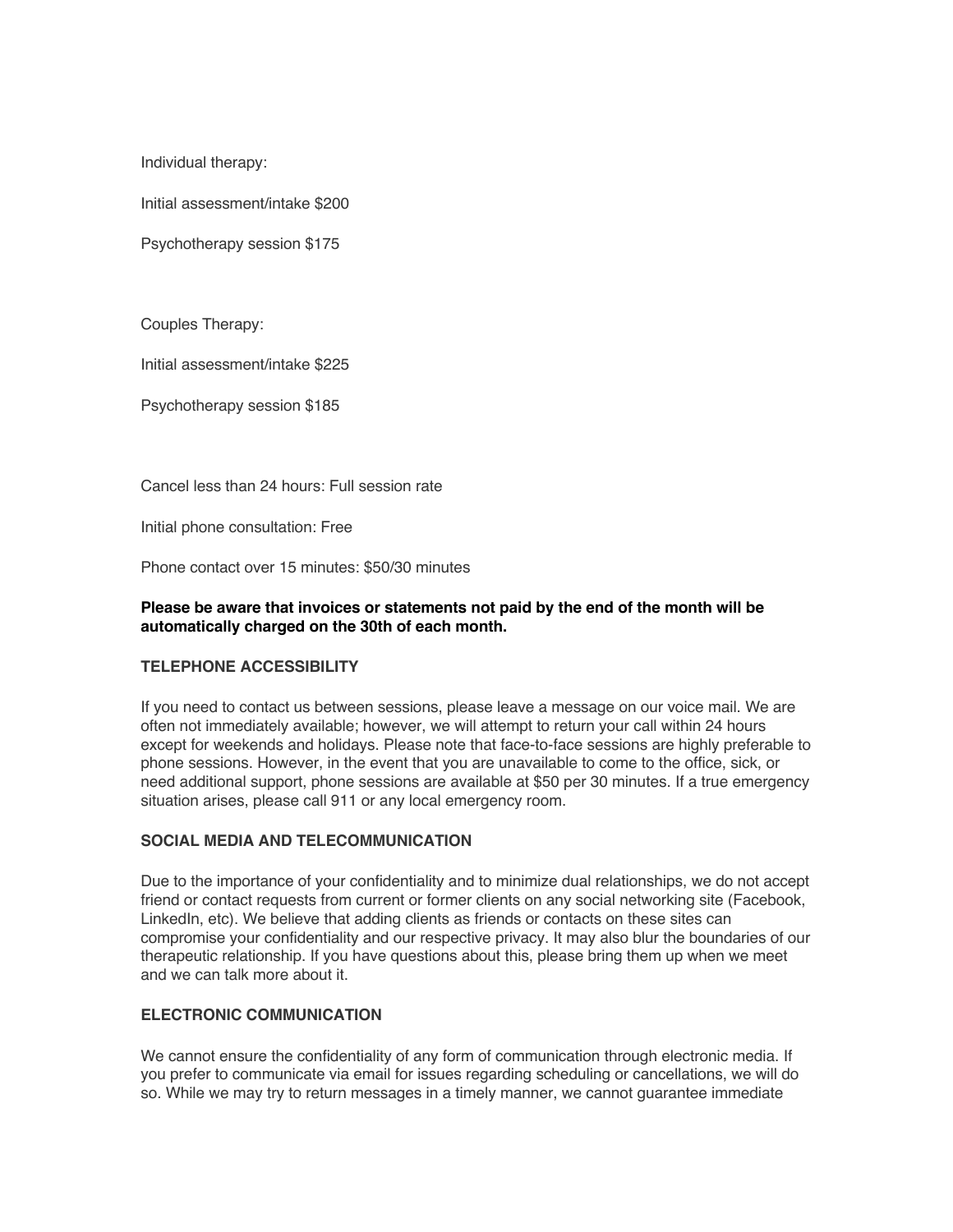response and request that you do not use these methods of communication to discuss therapeutic content and/or request assistance for emergencies. Be aware that we do not communicate via text message.

# **TELETHERAPY**

With teletherapy, there are potential risks and benefits that differ from in-person sessions, however, all practice policies still apply. (1) You retain the option to withhold or withdraw consent at any time without affecting the right to future care or treatment or risking the loss or withdrawal of any program benefits to which you would otherwise be entitled. (2) All existing confidentiality protections are equally applicable. (3) Your access to all medical information transmitted during a telemedicine consultation is guaranteed, and copies of this information are available for a reasonable fee. (4) Dissemination of any of your identifiable images or information from the telemedicine interaction to researchers or other entities shall not occur without your consent. (5) There are potential risks, consequences, and benefits of telemedicine. Potential benefits include, but are not limited to improved communication capabilities, providing convenient access to up-todate information, consultations, support, reduced costs, improved quality, change in the conditions of practice, improved access to therapy, better continuity of care, and reduction of lost work time and travel costs. Effective therapy is often facilitated when the therapist gathers within a session or a series of sessions, a multitude of observations, information, and experiences about the client. Therapists may make clinical assessments, diagnosis, and interventions based not only on direct verbal or auditory communications, written reports, and third person consultations, but also from direct visual observations, information, and experiences. When using information technology in therapy services, potential risks include, but are not limited to the therapist's inability to make visual and olfactory observations of clinically or therapeutically potentially relevant issues such as: your physical condition including apparent height and weight, gait and motor coordination, posture, work speed, any noteworthy mannerism or gestures, physical or medical conditions including bruises or injuries, basic grooming and hygiene including appropriateness of dress, eye contact (including any changes in the previously listed issues), sex, chronological and apparent age, facial and body language, and congruence of language and facial or bodily expression. Potential consequences thus include the therapist not being aware of what he or she would consider important information, that you may not recognize as significant to present verbally the therapist. (6) It may be determined that due to certain circumstances, teletherapy is no longer appropriate and in-person sessions should resume. (7) You are strongly encouraged to reach out to your insurance company to understand any out-of-pocket expenses you might be responsible for as coverage for teletherapy might differ from in-person office visits. You are fully responsible for these expenses. (8) Teletherapy sessions work best when you can be in a private, quiet space with secure internet connection rather than public WiFi. (9) To ensure your safety, you will be asked for your location at the start of all teletherapy sessions. (10) Due to safety concerns, we ask that you do not conduct your teletherapy sessions while in a moving vehicle or walking. (11) Birchwood's zero tolerance substance use policy applies to all teletherapy sessions. (12) In the event that you are going to be outside of Illinois during your Telehealth session, please advise your clinician in advance, as not all our providers have the ability to provide out-of-state services due to licensing regulations across state lines.

#### **GOOD FAITH ESTIMATE (GFE) FOR SELF-PAYING CLIENTS**

The estimate below sets forth a likely the range of costs for most self-pay patients who will not be using insurance benefits. If you plan to use insurance benefits, this estimate does not apply to you.

Pursuant to the No Surprises Act that went into effect January 1, 2022, healthcare providers are required to notify clients of their rights and protections against "surprise billing" when (a) services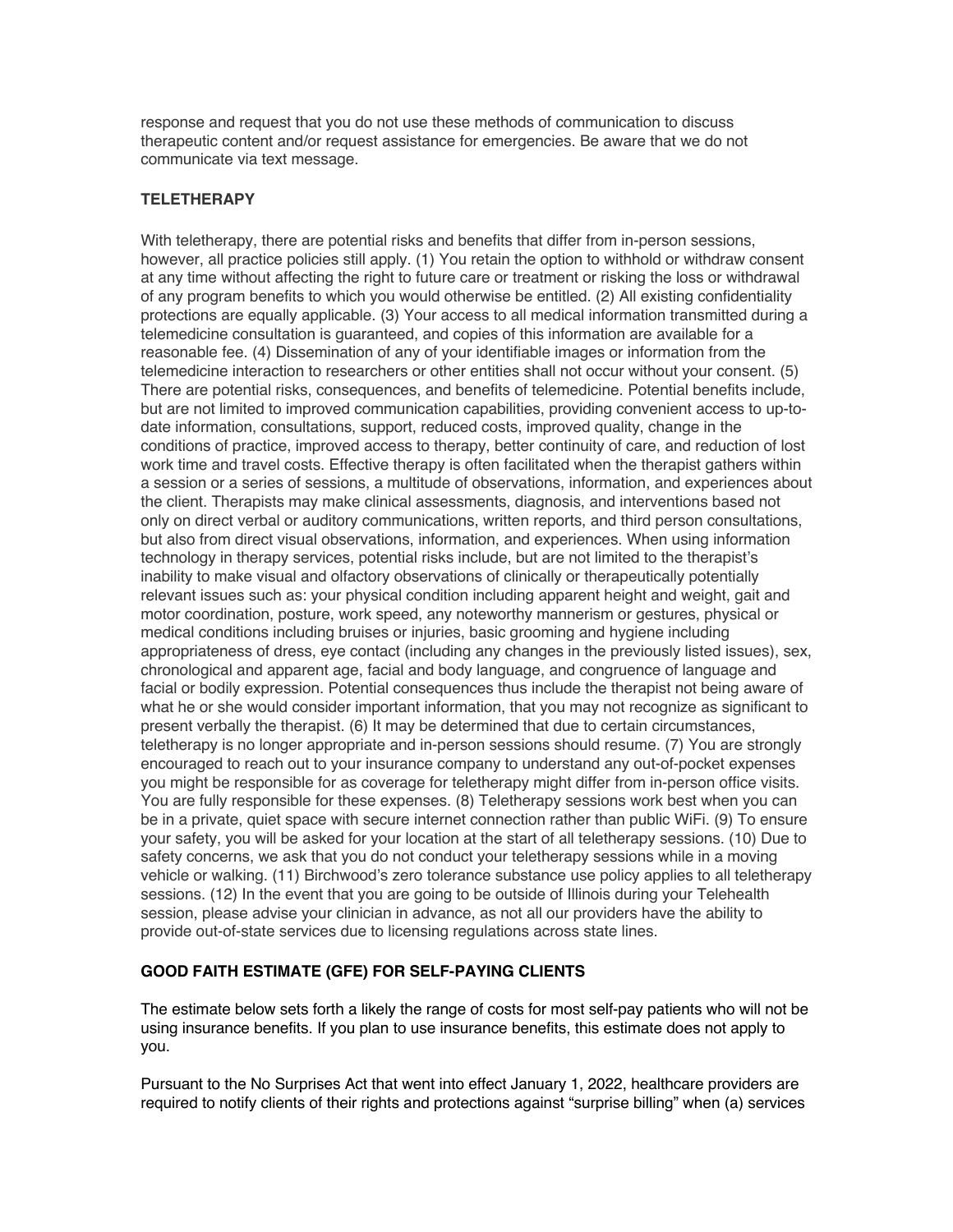are rendered by an out-of-network provider, or(b) a client is uninsured or elects not to use insurance. This requires that we provide a Good Faith Estimate of the cost of services (below). However, given the nature of mental health treatment, including a client's ability to discontinue therapy at any time, it is difficult to determine the cost, in advance, with precision. Indeed, until we conduct an initial evaluation and start to work together, we will not have a clear picture of your diagnosis, issues and needs, or consequently, the likely duration of therapy.

The estimate below sets forth the range of likely costs in a one year time span. Depending on how treatment progresses, more or fewer sessions may be needed. Clients typically need between 12-50 psychotherapy sessions of 53 minutes each per year. At \$175 per session, the total estimated costs would therefore be between \$2,100 - \$9,100 per year; however, as indicated below, your cost would be only \$200 if you should elect to discontinue treatment following the initial evaluation. See below for rates for couples therapy. Your therapist will collaborate with you throughout your treatment to determine how many sessions and/or services you may need to receive the most benefit based upon your diagnosis(es) and presenting clinical concerns. It is your ethical right to determine your goals for treatment and how long you would like to remain in therapy.

Contact: If you have questions about this estimate, please contact Dr. Susan Bush at 312-806- 2140 or drbush@birchwoodclinic.com

# **Details of the Estimate**

The following is a detailed list of expected charges for psychological services scheduled in a one year period for reoccurring psychotherapy. The estimated costs are valid for 12 months from the date of this Good Faith Estimate, unless we send you an updated Estimate.

| <b>Service</b>              | <b>Diagnosis Code</b><br>(once<br>determined) | Service code<br>(Psychotherapy<br>53 minutes) | Quantity<br>(# of sessions<br>or<br>units. Give<br>number or<br>range) | Cost per<br>unit | <b>Expected</b><br>cost per year |
|-----------------------------|-----------------------------------------------|-----------------------------------------------|------------------------------------------------------------------------|------------------|----------------------------------|
| Initial evaluation          | To be<br>determined*                          | 90791                                         |                                                                        | \$200            | \$200                            |
| Psychotherapy               | To be<br>determined*                          | 90837 and/or<br>90834                         | $1-52$                                                                 | \$175            | \$175-\$9,100                    |
| 24 hour<br>Cancellation fee | N/A                                           | N/A                                           |                                                                        | \$175            |                                  |

Group NPI number: 1104336114 Federal Tax ID Number: 822796433 Address of office from which services will be provided: 1950 N Damen Ave, Chicago, IL 60647

\*Your clinician will provide a diagnosis after meeting with you based on the symptoms you report.

#### **Disclaimer**

This Good Faith Estimate shows the costs of services that are reasonably expected for the expected services to address your mental health care needs. The estimate is based on the information known to us when we did the estimate. This means that the final cost of services may be different than the estimate.

The Good Faith Estimate does not include any unknown or unexpected costs that may arise during treatment. You could be charged more if complications or special circumstances occur. If this happens, federal law allows you to dispute (appeal) the bill.

**If you are billed for \$400 more (per provider) than this Good Faith Estimate (GFE), you have the right to dispute the bill**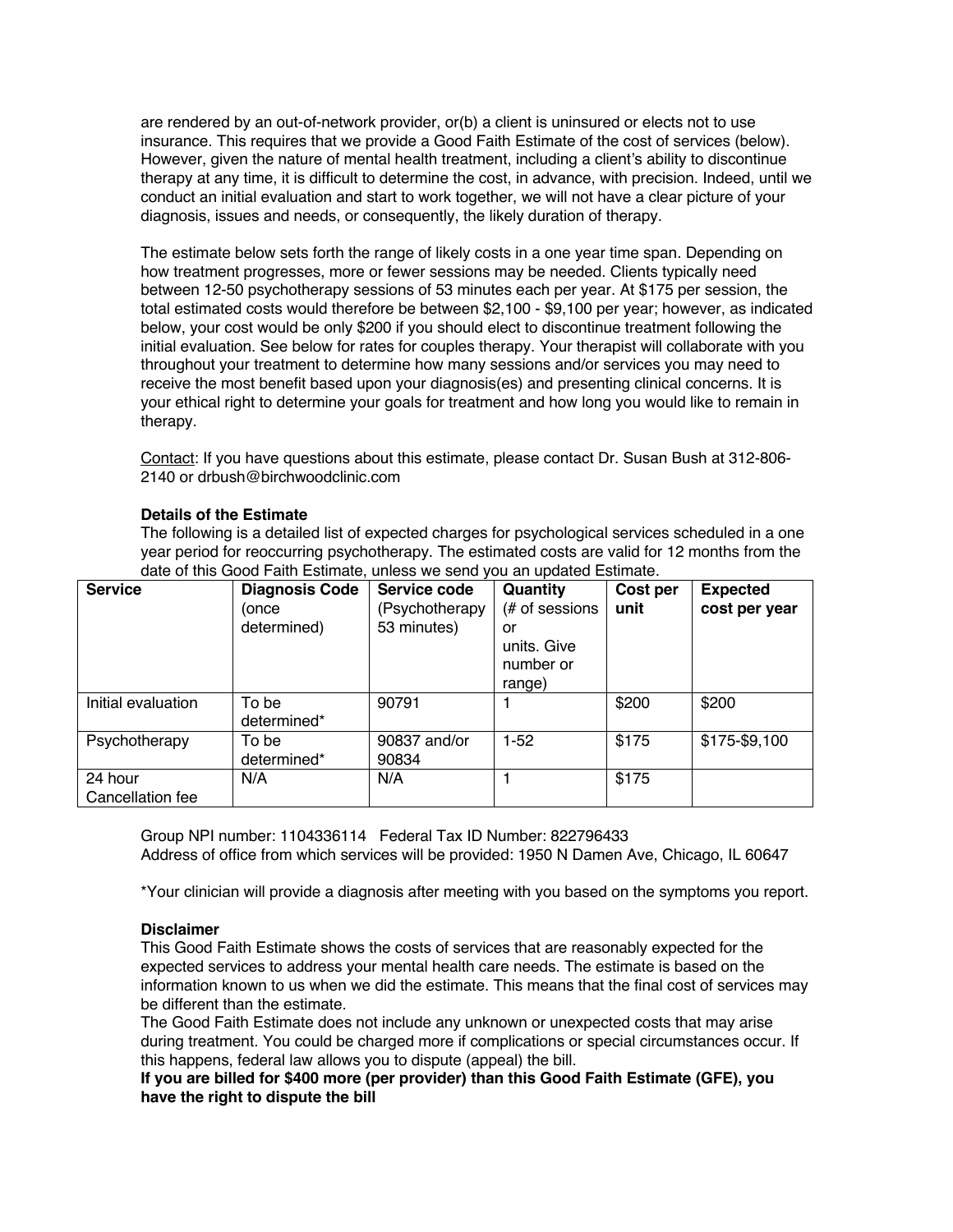You may contact Birchwood Clinic at the contact listed above to let them know the billed charges are at least \$400 higher than the GFE. You can ask them to update the bill to match the GFE, ask to negotiate the bill, or ask if there is financial assistance available.

You may also start a dispute resolution process with the U.S. Department of Health and Human Services (HHS). If you choose to use the dispute resolution process, you must start the dispute process within 120 calendar days (about 4 months) following the date on the original bill.

There is a \$25 fee to use the dispute process. If the agency reviewing your dispute agrees with you, you will have to pay the price on this GFE. If the agency disagrees with you and agrees with the health care provider or facility, you will have to pay the higher amount.

To learn more and get a form to start the process, go to:

www.cms.gov/nosurprises or call CMS at 1-800-985-3059.

For questions or more information about your right to a Good Faith Estimate or the dispute process, visit www.cms.gov/nosurprises or call CMS at 1-800-985-3059.

**This Good Faith Estimate is not a contract.** It does not obligate you to accept the services listed above.

**Keep a copy of this Good Faith Estimate (GFE) in a safe place or take pictures of it. You may need it if you are billed more than \$400 than the estimate provided above.**

## **MINORS**

If you are a minor, your parents may be legally entitled to some information about your therapy. We will discuss with you and your parents what information is appropriate for them to receive and which issues are more appropriately kept confidential.

# **ZERO TOLERANCE SUBSTANCE USE POLICY**

The American Psychological Association's ethical guidelines, coupled with research indicating the lack of effectiveness for treatment when individuals are under the influence, has informed Birchwood Clinic's zero tolerance policy for providing treatment while clients are under the influence of alcohol, marijuana, or any other substance that is not a prescribed medication. If you attend your session under the influence, you will be asked to leave, the session will be considered a late cancellation, and you will be charged the full session fee. Please note that your insurance provider will not cover this fee. This is to protect and respect both the therapist and other clients at the practice as well as to ensure that you are receiving the most effective and ethical treatment at every session.

#### **EMERGENCY CONTACT**

Should a mental health emergency arise, please use the nearest hospital emergency room or call 911. Once the situation has stabilized, please inform us of your condition and current location. Please be aware that if an emergency occurs overnight or on a weekend or holiday, the earliest response maybe be the next business day.

#### **TERMINATION**

Ending relationships can be difficult. Therefore, it is important to have a termination process in order to achieve some closure. The appropriate length of the termination depends on the length and intensity of the treatment. We may terminate treatment after appropriate discussion with you and a termination process if we determine that the psychotherapy is not being effectively used or